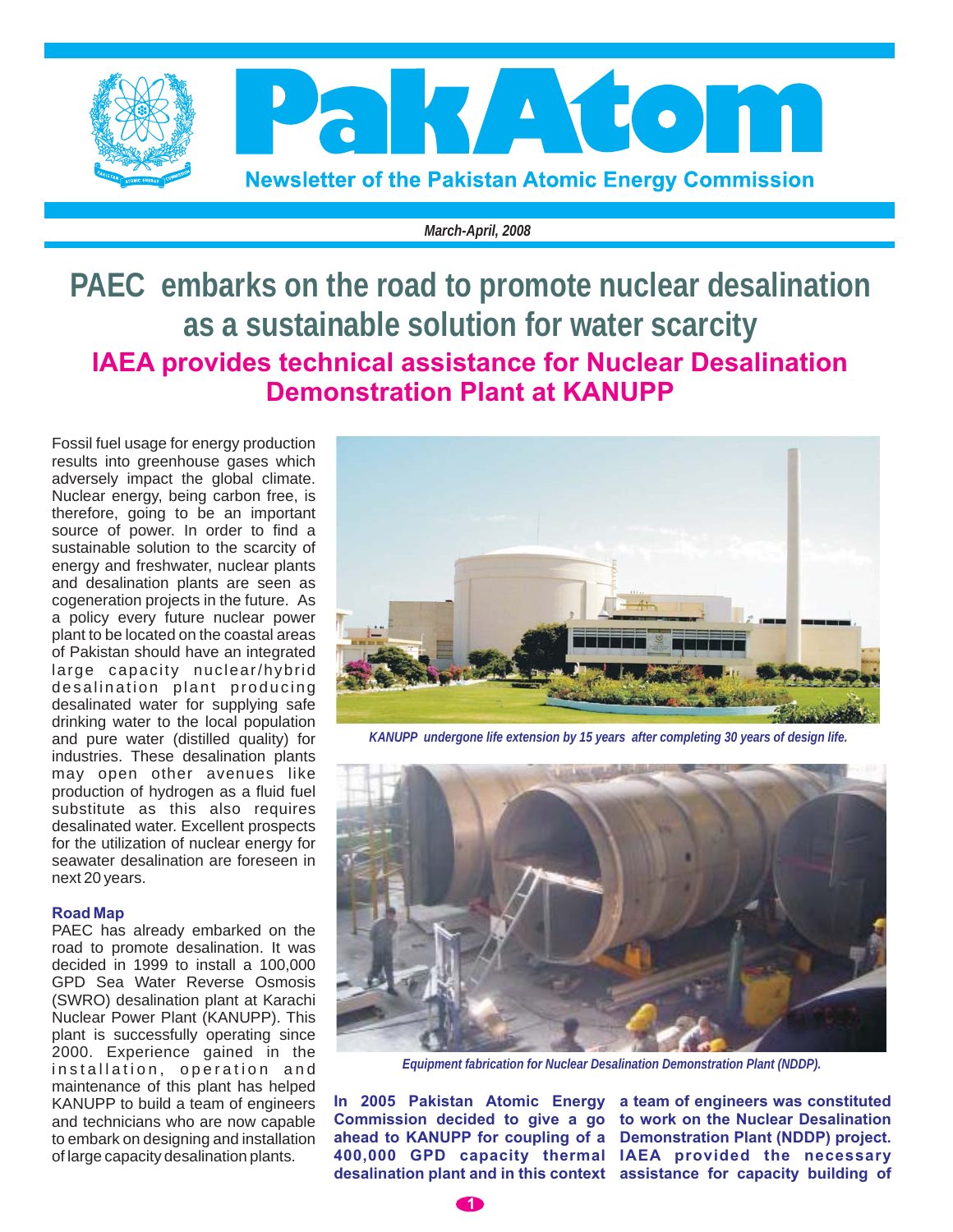**the NDDP team and Expert Missions were also provided to assist in finalizing the coupling scheme and technical specifications of the desalination plant. Government of Pakistan allocated an amount of Rs. 270 million for this project.**

The major technological benefit of the NDDP project is that 100% fabrication of the MED type thermal desalination plant has been done indigenously. Thus the required technical know-how has been accumulated to manufacture even larger size desalination plants in Pakistan.

The NDDP project is presently in advanced stage of implementation; all civil works at KANUPP are nearing completion, 70% of the field work for installation of auxiliary systems such as the seawater supply system and Intermediate Coupling Loop (ICL) system has been completed. The NDDP project is scheduled to be commissioned by 3rd quarter of year 2008 and shall be able to provide the much needed freshwater for the existing KANUPP-1 and for the needs of infrastructure development of future NPPs at the same site. Extension of the plant for the supply of water to the neighboring Karachi city is feasible .

With the successful operation and maintenance of RO Based desalination plant and MED plant being installed, KANUPP/PAEC has acquired the much needed expertise in the two major areas of sea water desalination (i.e. RO and MED) the two most commonly used desalination technologies. This expertise can be utilized in Pakistan for the future desalination projects. One such example is that KANUPP provided consultancy services to Gwadar Development Authority for the RO based desalination plant now operational.

## Upgradation of PAEC's Cancer Hospital at Karachi

PakistanAtomic Energy Commission is upgrading its Atomic Energy Medical Centre (AEMC) at Jinnah Post Graduate Medical Centre (JPMC) Karachi. After upgradation and expansion, AEMC Karachi would become one of the most advanced and state-of-the-art nuclear medical centre for the diagnosis and treatment of cancer, allied diseases and heart ailments in the country.

The upgradation of AEMC is being carried out by PAEC to establish a comprehensive and modern cancer diagnosis, treatment and research facility with the objective to adopt research methodologies for the prevention and treatment of cancer. PAEC's aim is to provide treatment and respite to those who do not have the ability to pay huge amounts required for the treatment of this dreaded disease.

The total cost of this upgradation project is Rs. 414 million, which includes Rs. 138 million for civil work and Rs. 276 million for the medical equipment. The project is being supervised by Director, AEMC, Karachi, Dr. Shahid Kamal. Earlier, Dr. Shahid Kamal has successfully undertaken the task of establishing the Karachi Institute of Radiotherapy and Nuclear Medicine (KIRAN, Hospital) Karachi.

AEMC would provide its services to the patients in coordinated collaboration



*A view of AEMC New Campus.*

with all the departments and units of JPMC, particularly the Cancer Unit. AEMC Karachi is a pioneering Medical Centre of PAEC, established in 1960 at the premises of JPMC, Karachi.

AEMC Karachi is currently providing Nuclear Medicine facilities on routine basis to indoor and outdoor patients referred by Jinnah Hospital, Aga Khan University Hospital, NICVD, NICH, Civil Hospital, Lyari General Hospital, PNS Shifa, Abbasi Shaheed Hospital and all other nearby hospitals.

It is the sole reference centre for thyroid disorders in Karachi, where all facilities for thyroid gland investigations are available. The physiological information obtained from renal scintigraphy is helpful to the clinicians for devising management strategy.

The AEMC also has the facility of transplant studies, which are helpful in

evaluating the early rejection of the graft. All types of Nuclear Cardiology facilities are provided by AEMC. This includes myocardial perfusion study; first pass study and multigated cardiac study etc.

The studies are performed by Thallium-201, and Tc-99m labeled MIBI used for the staging of malignant disorders. In addition to the above mentioned investigations, AEMC also provides the facilities of bone scanning, brain scanning, hepatobiliary imaging, lung scanning and scintimammography. Thyroid, pituitary and steroid hormones are analyzed by using the facility of RIA. This centre is also providing mammography and colour Doppler ultrasound facility in breast care clinic.

In the current set-up more than 3000 patients per month are getting diagnostic and treatment facilities.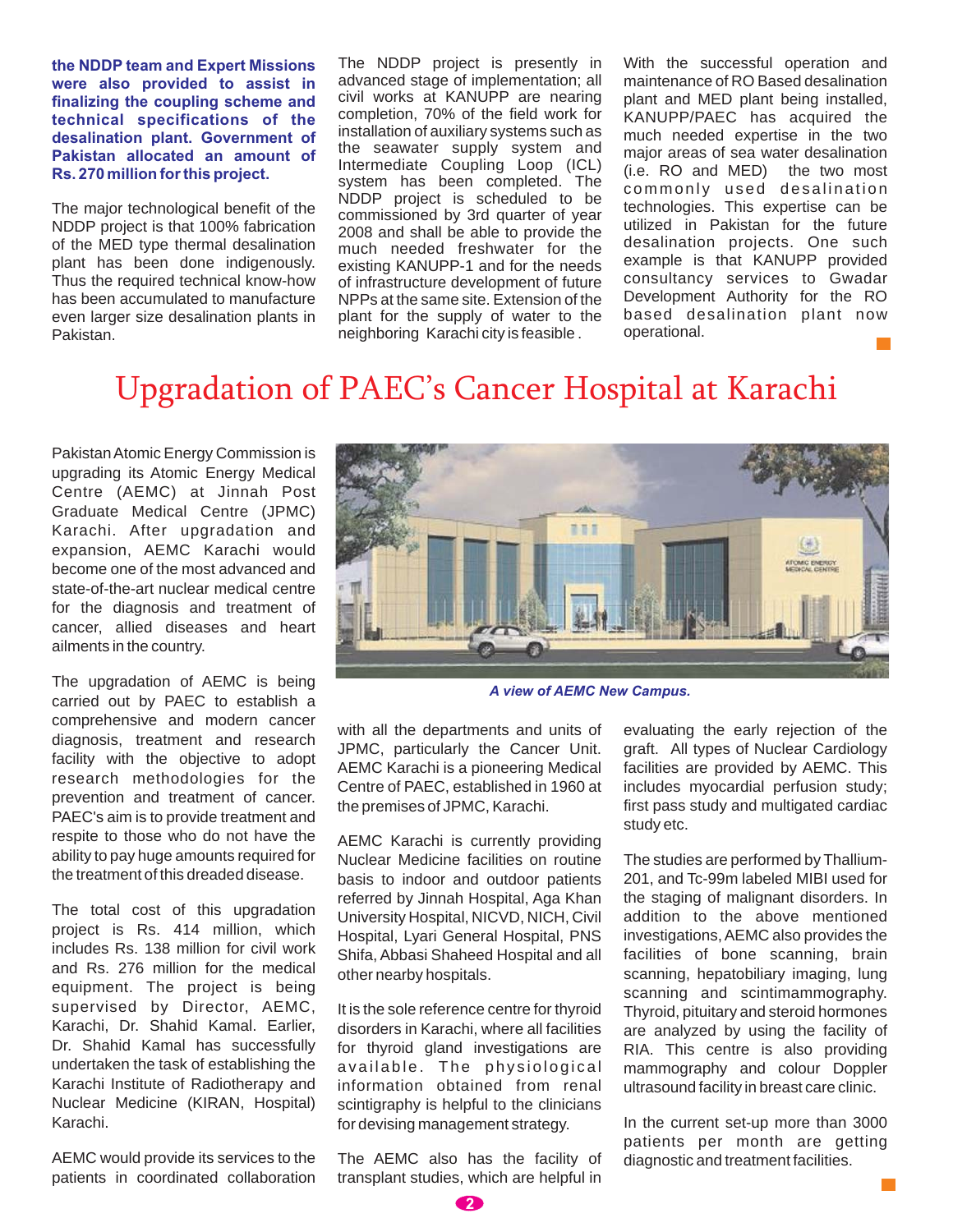## **PAEC's Directorate of Safety organizes workshop on Inventory Management of Radioactive Sources**

Directorate of Safety (DOS) has been involved in developing a comprehensive data-base of Inventory of Sealed Radioactive Sources in order to ensure their safe custody and control over malicious acts. It is relevant to mention that DOS already managed the inventory of radioactive sources in many facilities of PAEC, which include all medical and agriculture centers, nuclear power plants, PARAS, etc. The physical verification and categorization of all the sources at those establishments was also performed by this Directorate. In this regard, DOS has developed sealed radioactive source inventory FORMS (SRS-I, SRS-II and SRS-III). Subsequently the forms have been improved and would now be filled by the remaining PAEC establishments. The objective of this workshop was to provide the participants an in-depth knowledge about categorization and inventory management of sealed radioactive sources.

In this workshop, a very healthy participation was observed and forty two participants from various establishments of PAEC attended the workshop. The workshop was

coordinated by Mr. Safdar Ali, Principal Scientist, Directorate of Safety. The speakers covered all aspects dealing with the subject. The participants were provided a folder along with CD, containing the most current and relevant reference documents.

The concluding session was presided by Mr. Muhammad Naeem, Member (Fuel Cycle). The Member in his address appreciated the DOS efforts

for organizing this workshop timely and emphasized the need for adequate inventory management of all sealed radioactive sources maintained in the user custody. He further added that this academic activity should be continued to up-date knowledge on the subject. He hoped that this workshop will prove to be beneficial to the participants in enhancing awareness on the subject. Certificates were distributed by Member (Fuel Cycle).



*Mr. Muhammad Naeem, Member (Fuel Cycle) is awarding a certificate to one of the participants at the concluding ceremony.*

#### **PAEC's National Centre for Non-Destructive Testing (NCNDT) Upgrades Ultrasonic Data Evaluation Capabilities for Nuclear Island Pressurized Components**

NCNDT is in the process of gradual enhancement of its capabilities to carry out NDT inspection and data analysis in the nuclear island of nuclear power plants. As part of these efforts, an IAEA Technical Cooperation project titled "Development of Capabilities on Automatic Ultrasonic Testing and Material Corrosion Test for Structural Integrity Assessment" has been approved by IAEA. Under this project IAEA has procured a data analysis software called MESERA for NCNDT. This software was used by TECNATOM, Spain for the verification of ultrasonic testing data of reactor pressure vessel of C-1 during RFO-1 and RFO-3.

A two member team from NCNDT comprising of Mr. Zaheer Ahmad, P.E., and Mr. Shabbir Ahmed, P.E., visited



*NCNDT personnel with the TECNATOM trainers at Madrid, Spain.*

TECNATOM, Madrid, Spain from 10-14 March, 2008 for the training on the use of this software for data verification. The training was arranged by IAEA and TECNATOM as part of the package between IAEA and TECNATOM.

With this software and the training of its personnel by TECNATOM, NCNDT is now in a position to carry out independent verification of the data obtained by foreign contractors of the automatic ultrasonic testing of RPV and other pressurized components.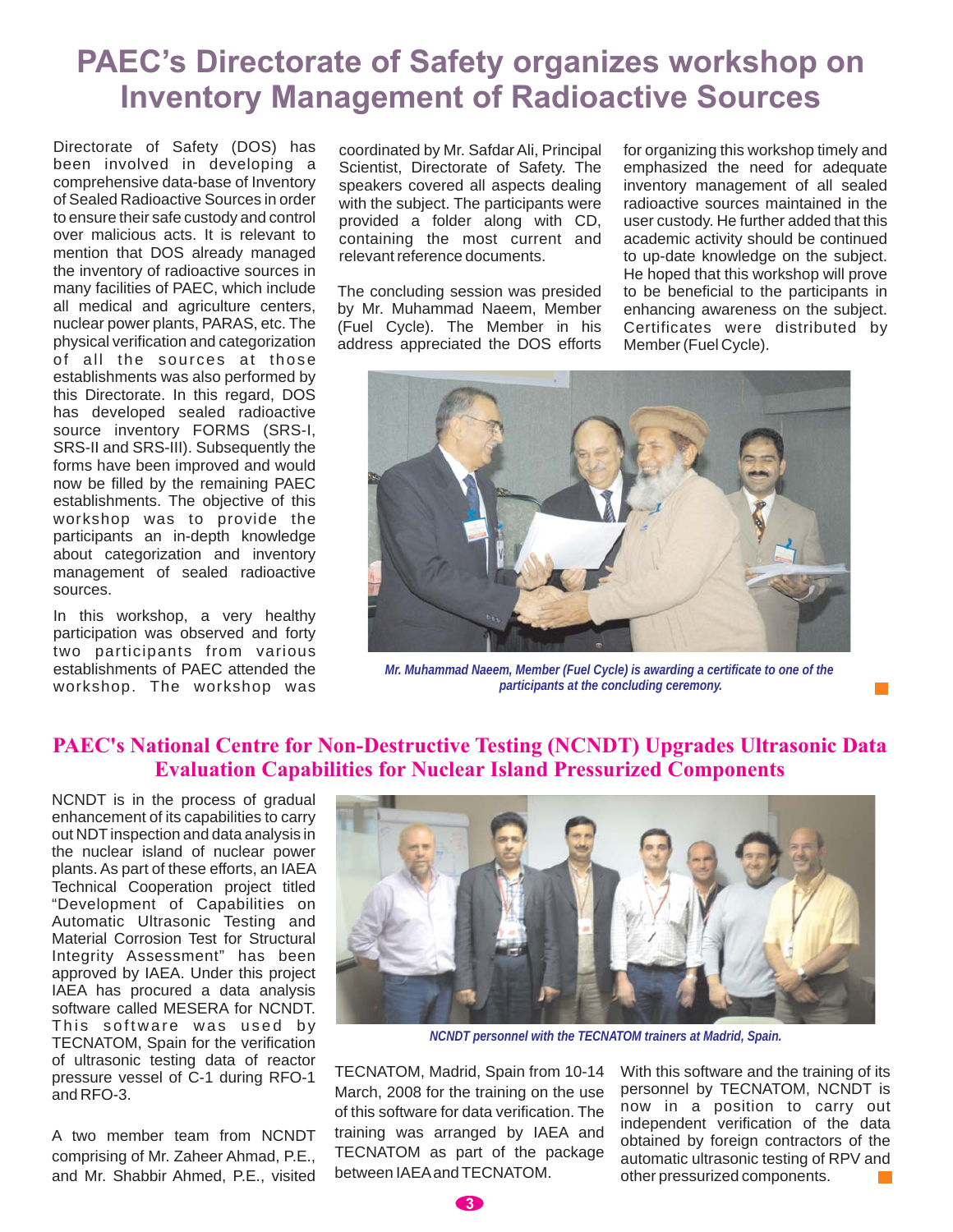### 33<sup>rd</sup> International Nathiagali Summer College on Physics and Contemporary Needs, 23<sup>rd</sup> June - 5<sup>th</sup> July, 2008, Nathiagali, Pakistan

International Nathiagali Summer Colleges (INSC) on Physics and Contemporary Needs have been organized every year since 1976, mostly at the scenic hill resort of Nathiagali near Islamabad, Pakistan. The idea of holding these Colleges came from the distinguished Nobel Laureate, Professor Abdus Salam who emphasized the vital need of communication, as well as for transferring and sharing scientific knowledge, among the scientific community of the Third World. The primary aim of these Colleges is to break the isolation of the scientists in the developing countries by enabling them to interact with an international faculty and colleagues from the Third World.

The college is primarily intended for scientists actively engaged in teaching and research activities in developing countries. Advance graduate students from Pakistan are also encouraged to attend. During the last 32 years, about 570 eminent scientists including 06 Nobel Laureates as faculty from developed countries shared their knowledge and experience with more than 950 foreign & 6200 local scientists from over 72 developing countries.

Every year one or two subjects of current interest and their applications for technological development, with special reference to the needs of the developing world, are highlighted. This year college is covering the following topics:

First Activity (23<sup>rd</sup> June - 29<sup>th</sup> **June, 2008) Astrophysics, Cosmology and Particle Physics, Plasma Physics & Controlled Nuclear Fusion**

During this week we would like to cover the Standard Model of Particle Physics and Cosmology, Astrophysics and Astroparticle physics. The topics are; Cosmological constant problem, Dark Matter and Dark Energy, Leptogenesis and Baryogenesis, Electroweak Physics, CP Violation and Flavor Physics, Physics Beyond Standard Model, Heavy Ion Physics, Quark-Gluon Plasma. As Large Hadron Collider (LHC) will become operational this year, the week will also cover the results coming out of the Compact Muon Solenoid Detector (CMS) from the data of LHC.

The Plasma Physics activity will cover important aspects of recent thermonuclear fusion research on Tokamaks including a discussion on International Thermonuclear Experimental Reactor (ITER). The astrophysical and space plasma will also be discussed. The lectures will include some topics of planetary ionosphere,

magnetosphere, interstellar and intergalactic medium and solar physics.

### Second Activity (30<sup>th</sup> June -**5 July, 2008) Nano-t h Transport and Patterning, Advanced Materials**

Nano-Transport will cover the electrical, magnetic, spin and other forms of transport using nano-scale materials. Emphasis will be on fundamental understanding as well as device applications. The topics of Molecular Electronics, Spintronics, Single Molecule, Quantum Computing and Carbon based materials (CNT, grapheme) will be covered. Nano Patterning, will cover methodology, fundamental and applications of self assembled mono-layers and devices such as MEMS / NEMS.

The research and development of new materials have a key role in the advancement of a country. New and advanced materials have better mechanical as well as chemical properties over the conventional materials. The fabrication and characterization of advanced materials will also be discussed.

### **New Dimensions of INSC**

From the last year new dimensions in the activities of the INSC has been added i.e.

holding Pre-INSC activity at University level and to carry out the intense Post-INSC activity on one of topics discussed in Summer College. This year Pre-INSC colleges have been arranged at Lahore and Karachi and Post-INSC activity was conducted on the eve of the visit of Dr. David Farley, EISED, Osaka, Japan to develop collaborative research projects at PIEAS/PINSTECH in Laser induced Plasmas, sputtering & spectroscopy. As Post-INSC activity a National Symposium was also arranged by INSC on Plasma Physics, Jan. 28-29, 2008 Islamabad. The Objective of this Symposium was to discuss the requirement of upcoming Tokomak Project. About 75 scientists from PAEC & Universities participated in the symposium. It was addressed by seven invited speakers including Dr. Nodar Tsintsadze and Dr. Tamaz Kladze from Tbilisi, Georgia, Dr. Saleemullah from Bangladesh Dr. Ghulam Murtaza, NTFP, PAEC, Dr. Hamid Saleem, PPD, PAEC, Dr. Zakaullah, & Dr. A. M. Mirza, QAU. Besides this, 12 presentations were also made by the young scientists. The Symposium covered the Basic Plasma Physics, Plasma Dynamics, Controlled Thermonuclear Fusion, Plasma Diagnostics, Plasma Heating Systems, Plasma-Wall Interaction, Space and Astrophysical Plasmas, Dusty Plasma, Low Temperature Plasma and Plasma Technologies.

e-mail: insc@comsats.net.pk

Website:http://www.ncp.edu.pk/insc

# **MINAR gets ISO Certification**

On 9<sup>th</sup> of March, 2008 MINAR became the  $3<sup>rd</sup>$  PAEC cancer hospital to receive ISO 9000:2001 certification. The certification was achieved in a remarkably short time due to the untiring efforts of the local Management Representative Dr. Muhammad Kashif, MO and DMR Mr. Arif, SSO and the management of the DQA, specially Mr. Nasir Butt who worked along the MINAR team to achieve this milestone. The ISO certification ceremony coincided with the conclusion of the National Course on Nuclear Medicine held at MINAR and was attended by the Member Biosciences, Dr. Abdul Rashid; DG NM&O Dr. S. Rafaqat Ali Jaffri; Associate Director DQA Mr. Shahid Jaffri and Mr. Nasir Butt also from the DQA.

The certification represents the crystallization of MINAR's continued

commitment to quality. MINAR is already associated with the IAEA for a TC project on quality assurance in nuclear medicine which is another acknowledgment of MINAR's contribution to the concept of quality within the PAEC medical establishments.



*Award of Certification, from (L to R) Mr. Nasir Butt, DQA, Dr. Durr-e-Sabih, Director, MINAR, Dr. Abdul Rashid, Member (Biosciences), Dr. S. Rafaqat Ali Jaffri, D.G., Nuclear Medicine and Oncology and Mr. Shahid Jaffri, Associate Director, DQA.*

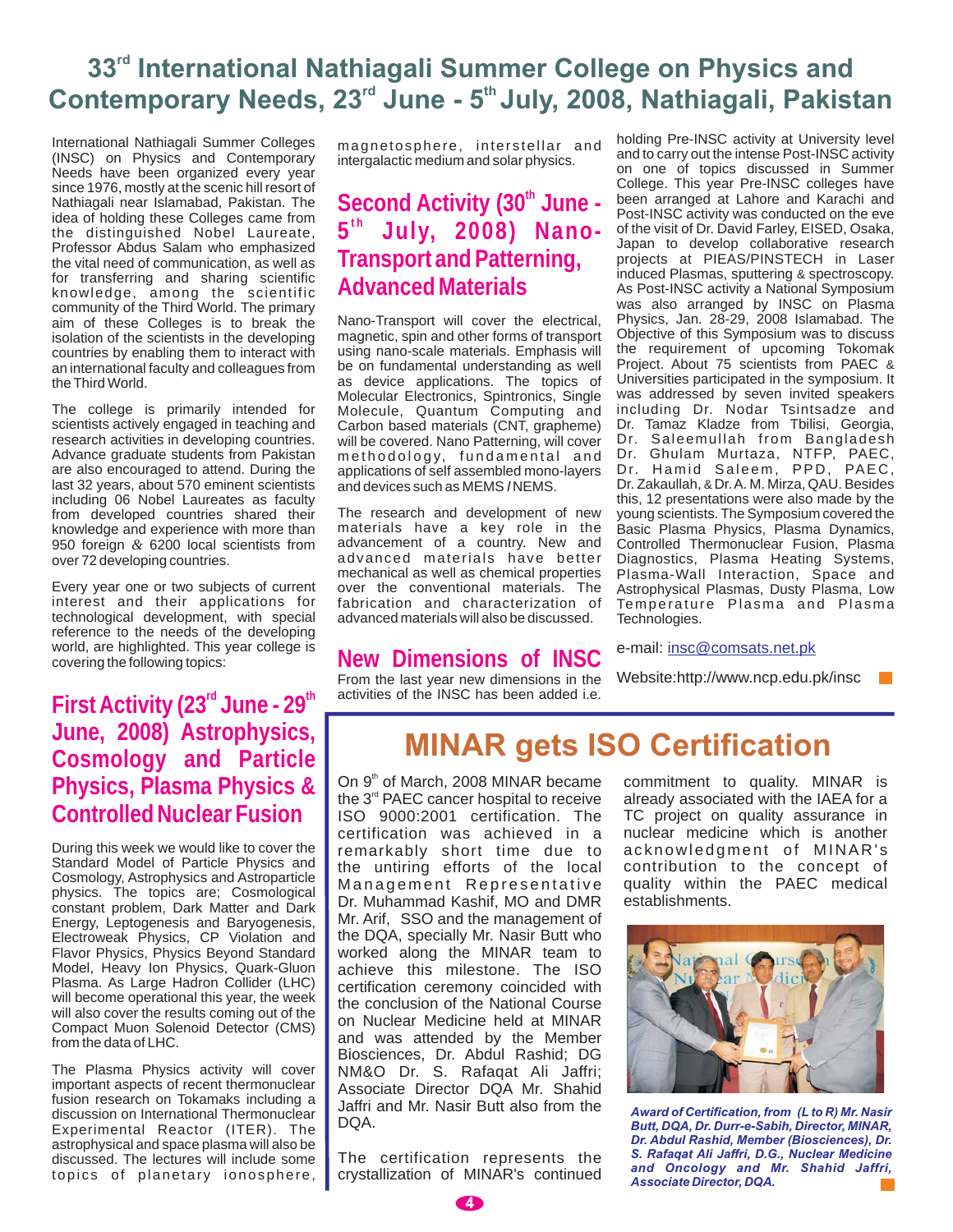# **Farmers' Day 2008 at NIA**

Farmers' Day is a regular annual feature of the PAEC's Nuclear Institute of Agriculture (NIA) Tandojam and is being hosted for the last 26 years. This gracious event was organized on the  $5<sup>th</sup>$ of March this year. A large number of growers, stakeholders, scientists from relevant departments and representatives of different agricultural bodiesparticipated.

Syed Khursheed H. Shah, the Director, NIA while highlighting the successes of the Institute informed the august house that NIA, being the pioneer institute of PAEC in Agriculture has contributed significantly in raising the socioeconomic conditions of the poor masses by evolving 22 high yielding and good quality varieties of important crops like wheat, rice, cotton, sugarcane, mungbean. The recently released wheat varieties Khirman and Sussi are gaining popularity due to their distinctive characters and wide adaptability in different regions. Khirman being the drought tolerant variety is being grown on residual moisture especially in rice tract and in those areas where water is a limiting factor. Sussi has also unique character of resistance against existing rust races. Rice variety Mehak is the second variety after Khusboo released by the institute which has excellent aroma and higher yield potential. Nonaromatic rice variety Shandar has also very high yield potential of 95 maunds/acre with better grain quality. The cotton variety Sadori has additional characteristics of tolerance to jassid and CLCv along with high yield, good fiber and early maturity. NIA has a pride of releasing first ever lentil variety NIA-Masoor-05 for Sindh. Rapid regeneration of disease free banana through micro propagation is also one of the innovations engendered by the Institute.

The Institute has the honor of being pioneer in developing technique like biological control for insect pest management. The eco-friendly technique widely adopted by the farmers has lessened the use of insecticides, thus saving both the money and environment.

Fertigation and foliar fertilization



*Dr. Abdul Rashid, Member (Biosciences) (front in the inset) addressing Farmers' day gathering at NIA.*



*A view of the wheat field at NIA.*

techniques have also been introduced which are cost effective and economical in terms of fertilizer use for better crop harvest. Introduction of biosaline technology and investigation of salt tolerance mechanism in different crops have provided the ways to utilize the degraded lands for profitable earnings.

After the inaugural address of Director NIA, many representatives of different forums of farming community expressed their views about the contribution of NIA in agriculture development and their problems in agriculture sector. They were all of the view that NIA has made tremendous achievements in agriculture research particularly in Sindh. They showed their grievances over price hike regarding agricultural inputs and lower rates of agricultural commodities.

Dr. Mazhar H. Naqvi in his address commended the remarkable achievements made by NIA so far and was optimistic in saying that NIA will continue to play its role for development of agriculture sector to meet the upcoming challenges in the country.

The Chief Guest on the occasion, Dr. Abdul Rashid ,Member (Biosciences) while addressing the audience appreciated the scientists for their dedicated efforts and significant contributions in terms of high yielding crop varieties and improved technologies. He was confident that pace of research activities and the momentum achieved so far will not only be sustained but will enhance further in the years to come.

Scientific exhibition and field visit were also arranged for the farmers.

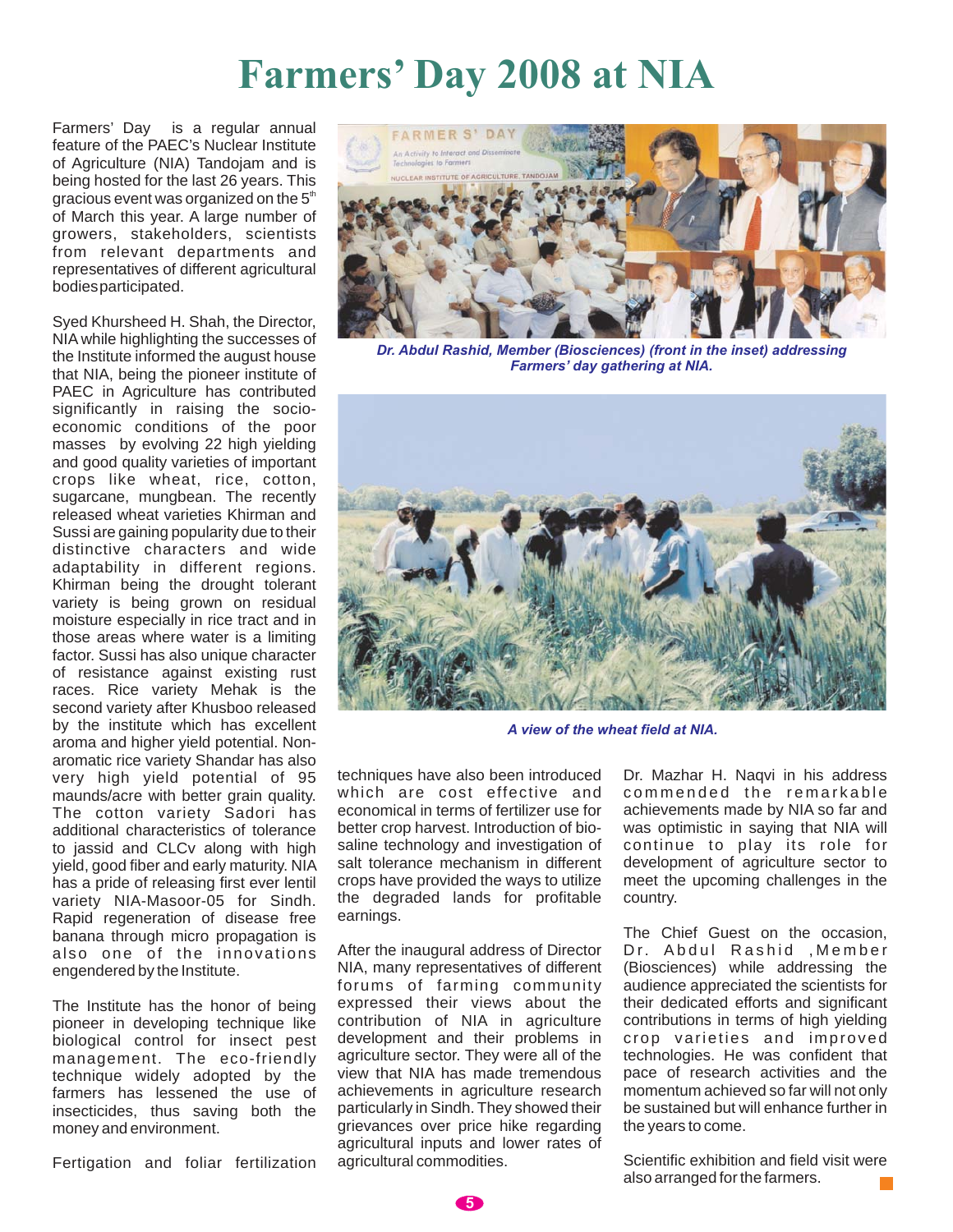### **MINAR conducts breast screening awareness programme at NMC1 and CPC, DG Khan**

PAEC's Cancer Hospital MINAR, Multan conducted 4 lecture sessions on breast cancer awareness and the importance of screening at PAEC establishments at DG Khan. There was also an Oncological consultation clinic during these visits. This was part of MINAR's public awareness programme in the region. The lectures were delivered by Dr. Zahida Sabih, PMO and in-charge of the women's clinic at MINAR and the Oncological consultations were provided by Dr. Rab Nawaz Maikan, head Oncology section at MINAR.

Free screening facility to PAEC employee's families is now offered at MINAR.



*Dr. Zahida Sabih, PMO, delivering a lecture.*

## AEMC Services for the Mitigation of Earthquake Disaster

An earthquake is a spasm of ground shaking caused by sudden release of energy in earth's lithosphere. The physical consequences of earthquakes are viewed in terms of loss of life and property and it can be mitigated through earthquake resistant design of civil structures. Potential seismic hazard assessment and determination of Peak Ground Acceleration ("g" value) provide architects and engineers an important criterion for design process. The sensitive civil structures like nuclear facilities, dams, chemical plants, and facilities of strategic importance etc. demand greater attention.

The Geotectonic Division of AEMC, Lahore is serving the nation by providing geological database, an essential requirement for determination of Peak Ground Acceleration and Seismic Hazard Assessment. AEMC has accomplished seismotectonic investigation for more than 25 sites of national and strategic importance till to date. PAEC has proposed six new nuclear power plants (NPP) sites in different parts of the country. AEMC has so far assessed potential of surface rupture under earthquake loading at four proposed sites while investigations at two sites are under progress. Earlier,

seismotectonic studies of CHASNUPP and KANUPP (K1) are the big achievements of the AEMC. The paleoseismological studies of C-2 are going to be carried out shortly. Tsunami Risk Evaluation for KANUPP and Makran coast is another achievement of Geotectonic Division. The tsunami risk evaluation of KANUPP and Makran coastal areas were carried out well before the disastrous tsunamigenic earthquake of Sumatra 2004. It is worth mentioning here that AEMC is the pioneer to start and develop expertise in the field of seismotectonics and tsunami risk evaluation within the environment of PAEC.

## **Minister visits PAEC's Nuclear Institute for Food and Agriculture (NIFA), Peshawar**

The future of Pakistan depends on the success of Agriculture on sound footings, said Mr. Arbab Ayub Jan, NWFP Minister for Agriculture. He added that the present government is fully committed to the development of agriculture and will use all the means available to achieve the target of self sufficiency in food items. He was paying a courtesy visit to NIFA, after taking charge as Provincial Minister for Agriculture on Thursday 10<sup>th</sup> April, 2008. He said all efforts especially in agriculture research need to be focused towards economic growth in the country, particularly in NWFP. The Minister visited the Exhibition Lobby at the institute. He showed keen interest in the technologies developed by NIFA's scientists. He expressed the hope to have a Food Irradiation facility in the province. Earlier, Dr. Farooq-e-Azam, Director NIFA highlighted the achievements made by NIFA's scientists in the discipline of Food and Agriculture. The mission was highly appreciative of the contribution of NIFA to provincial agriculture. Mr. Ayub Jan expressed the desire of further strengthening the cooperation between NIFAand provincial agriculture system.

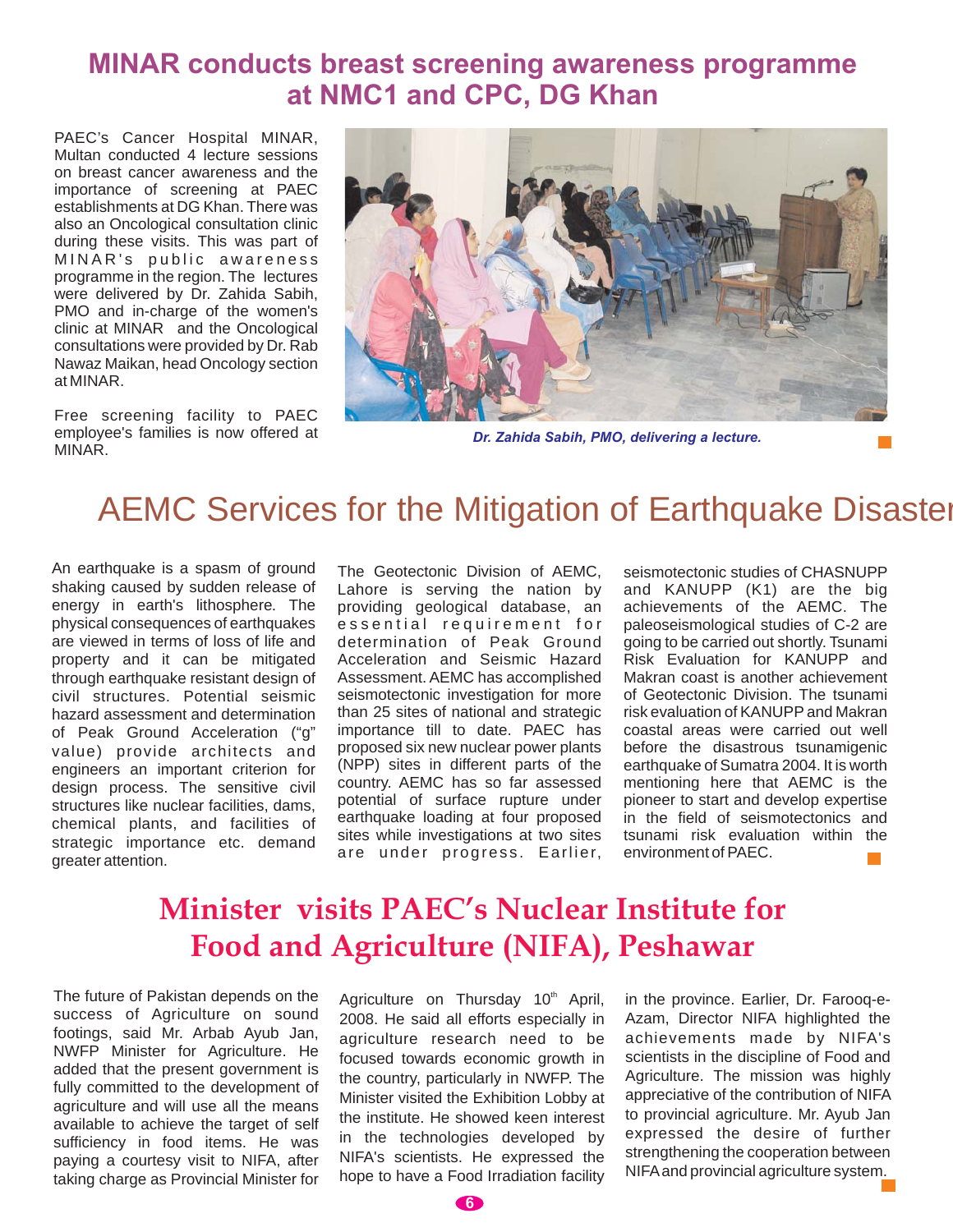#### **Assignment of PAEC Experts Abroad as National Consultants**

- **Dr.** Asif Salahuddin, Director General (IA & Training) and Khawaja Munir Samad, Director (International Affairs), PAEC HQ, Islamabad participated in the Meeting of the National Liaison Officers held at IAEA, Vienna (Austria) from 07-09 January, 2008.
- Dr. Syed Waqar Hyder, Director, Dr. Ahmad Qureshy, Principal Medical Officer and Dr. Irfanullah Khan, Principal Scientist, Institute of Nuclear Medicine and Oncology (INMOL), Lahore visited IAEA Vienna (Austria) from 14-18 January, 2008 for discussing Implementation of Project Establishment of Cyclotron and Positron Emission Tomography Facility for Clinical Nuclear Medicine Practice in Pakistan.

#### **Assignment as IAEAExpert**

- $\square$ Mr. Hamid Mahmood, Senior Director (DNPES), Islamabad carried out assignment as an IAEA Expert at IAEA Headquarters, Vienna (Austria) from 26-28 March, 2008 for Task: Preparatory Mission for the Review of Chapter 3 of Bushehr NPP FSAR, as defined in the Project's Work plan under Project-Strengthening Owner's Capabilities for Commissioning and Start-Up Bushehr Nuclear Power Plant.
- Mr. Asghar Ali Khan, Advisor, National Centre for Non-Destructive Testing (NCNDT), PAEC, Islamabad carried out Mission as an IAEAExpert at Doha (Qatar) from 30 March, 2008 to 03 April, 2008 for Task: Establishment Facilities for Non-Destructive Testing under Project-Establishing a Quality Assurance and Training Lab for Non-Destructive Testing.

#### **Assignment as KANUPP Representative**

**Mr. Shahab Mukhtar, Deputy Chief** Engineer, Karachi Nuclear Power Complex (KNPC), Karachi proceeded to Canada on 26-02- 2008 for undertaking assignment as KANUPP Representative with Candu Owners Group (COG) Office, Toronto, Canada for a period of six months.

#### **Assignment of IAEA Experts in Pakistan**

- Dr. Mohammd Safaei Keshtgar, FRCS (England) and Dr. Raffaele Mario Tarquinio Giubbini (Italy) participated at Speakers in National Seminar on Nuclear Medicine at MINAR, Multan from 13-17 March, 2008 under Project Developing a Quality Assurance Programme for Radiation Medicine.
- **Mr. Milorad Dusic, (Slovenia) Safety** Assessment Section, IAEA, carried out assignment as an IAEA Expert at KNPC, Karachi from 17-19 March, 2008 to Review Progress of the Project-Improving Safety Features of Karachi Nuclear Power Complex (KNPC) and also discussed the Minutes of the last Steering Committee Meeting and requirements of Expert Missions and Fellowships/ Scientific Visits.
- Dr. John Zakhnun (Austria), IAEA Technical Officer visited INMOL, Lahore from 27-30 March, 2008 to evaluate current nuclear medicine activities in Lahore and to review progress of Project - Developing a Quality Assurance Programme for Radiation Medicine and Project - Establishment of a Cyclotron and Positron Emission Tomography Facility for Clinical Nuclear Medicine Practice in Pakistan.

#### **PostingAbroad**

**Mr. Junaid Miraj, Senior Accounts** Officer, KCP-II, Jauharabad has been appointed as First Secretary in the Embassy of Pakistan, Beijing, People Republic of China since 16- 03-2008.

#### **Participation in the Meeting of IAEABoard of Governors**

**Dr.** Asif Salahuddin, Director General (IA & Training), PAEC HQ, Islamabad attended Meeting of the IAEA Board of Governors held in Vienna (Austria) from 03-07 March, 2008.

#### **Visit of Foreigners to Pakistan under IAEA Technical Cooperation Projects**

- Mr. Ahmed Abdullah Mohammad (Yemen National) is undergoing Fellowship in the field of Radiation Metrology and Dosimeter at PlEAS, Islamabad from 11 February, 2008 to 10 February, 2009.
- Dr. Bahaa M. Hussain Abbas (Iraqi National) is undergoing fellowship training at INMOL, Lahore in the field of Radioactive Waste Management Technology and Infrastructure from 27 February, 2008 to 26 March, 2008.  $\overline{\Pi}$
- Mr. Sayfulla Boboyev (Uzbekistan National) is undergoing fellowship in the field of Plant Breeding at NIBGE, Faisalabad from 22 March, 2008 to 17 September, 2008.

#### **PINSTECH Scientist awarded Ph.D. Degree**

Mr. Sohail Ahmad Janjua, Principal Scientist, Head Charged Particle Accelerator group, Physics Division, PINSTECH has been



declared successful for the award of Ph.D. in Physics by Pakistan Institute of Engineering and Applied Sciences (PIEAS), Islamabad. His topic of research was "Study of physical mechanisms of regenerative sooting discharges". During his Ph.D. Mr. Janjua has published seven research papers in reputed international journals. $\sim 10$